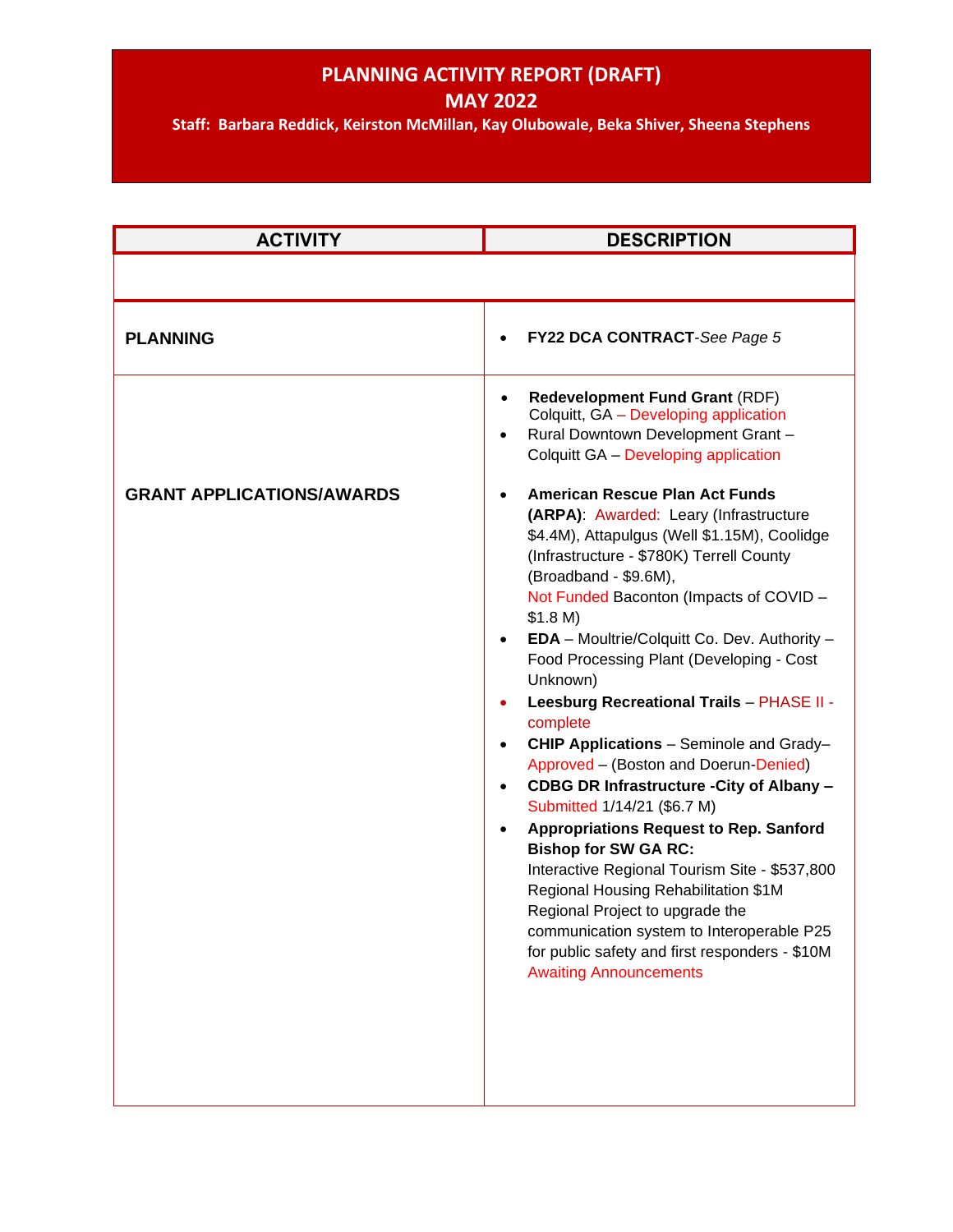| <b>COMMUNITY DEVELOPMENT BLOCK</b><br><b>GRANT (CDBG) 2022</b><br>Deadline June 3, 2022 | Arlington (underway)<br><b>Blakely (underway)</b><br>Funston (underway)<br>$\bullet$                                                                                                                                         |
|-----------------------------------------------------------------------------------------|------------------------------------------------------------------------------------------------------------------------------------------------------------------------------------------------------------------------------|
| <b>ENVIRONMENTAL</b>                                                                    | Pre-Hazard Mitigation Plans<br>Seminole County (In Progress), Calhoun<br>Under Review & Mitchell County (Approved),<br>Decatur County (Approved pending<br>adoption), Grady County (New Contract),<br>Terrell & Thomas (NEW) |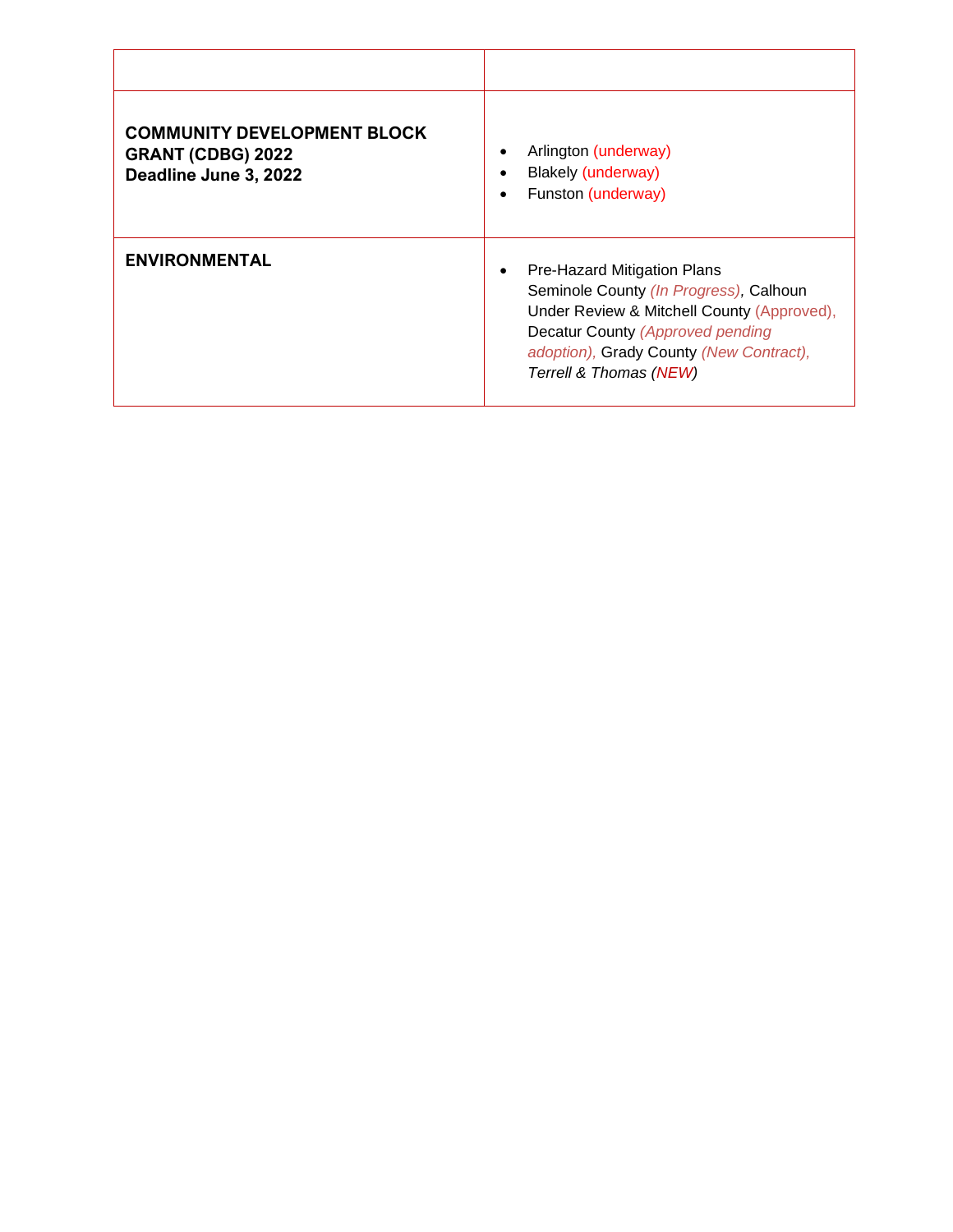| <b>ACTIVITY</b>                                                       | <b>DESCRIPTION</b>                                                                                                                                                                                                                                                                                                                                                                                                                                                                                                                                                                                                                                                                                                                                                                                                                                                                                                                     |
|-----------------------------------------------------------------------|----------------------------------------------------------------------------------------------------------------------------------------------------------------------------------------------------------------------------------------------------------------------------------------------------------------------------------------------------------------------------------------------------------------------------------------------------------------------------------------------------------------------------------------------------------------------------------------------------------------------------------------------------------------------------------------------------------------------------------------------------------------------------------------------------------------------------------------------------------------------------------------------------------------------------------------|
| <b>TRANSPORTATION</b>                                                 | Dept. of Transportation (DOT) FY20-B&P (State Planning &<br>Research - SPR) (9/1/21-8/31/22) (In Progress)<br>Update regional Bike & Pedestrian Corridors<br>$\bullet$<br>Conduct two virtual safety-focused trainings (May 18th (Held -<br>$\bullet$<br>2 <sup>nd</sup> one in June 2022)<br>Conduct sidewalk inventory in two communities (In progress)<br>$\bullet$<br>Update the Bicycle and Pedestrian Plan (In progress)<br>$\bullet$<br>Crash Screening Analysis at three locations in the Region (In<br>progress)<br>(5304 - Rural Transit Planning) (7/1/21 - 6/30/22)<br>Transit Plan for Colquitt County (In progress)<br>$\bullet$<br>Update Regional Transit Plan (In progress)<br>$\bullet$<br>DOT Technical Assistance meetings are scheduled for the<br>$\bullet$<br>1 <sup>st</sup> Wednesday of each month @ 10:00 AM through<br>12/31/22 - Project Advisory Committee (PAC) was held on<br>April 26, 2022, at 3:00. |
| <b>ECONOMIC DEVELOPMENT</b><br><b>EDA Applications &amp; Projects</b> | EDA Planning Grant 2022 - 2024<br>$\bullet$<br>City of Moultrie EDA Grant - Food Processing Plant<br>$\bullet$<br>Dougherty Co. & Albany - Radium Springs Trail Project<br>$\bullet$<br>(Additional Info submitted 5/17/22- looks promising for funding)<br>Comprehensive Economic Development Strategy (CEDS) -<br>$\bullet$<br>Due September 2022<br>Regional Tourism Project (Submitted under Appropriations<br>$\bullet$<br><b>Request)</b>                                                                                                                                                                                                                                                                                                                                                                                                                                                                                        |
| <b>EDA Planning Grant and EDA RLF</b><br>(CARES)                      | EDA Planning Grant - \$400,000 - (Strategic Plan Complete)<br>$\bullet$<br>EDA Revolving - \$500,000 - Grant Administration & Staffing<br>$\bullet$<br>Plan - Completed - $(22)$ applications reviewed - $(14)$ approved<br>77% of the funds approved for disbursement (\$385K), 23% of<br>the funds still available for lending(115K).<br>EDA CARES - Regional Training for City and County staff @<br>NO COST- Training conducted on 5/19/22 & 5/20/22.<br>Additional training will be conducted every Thursday and<br>Friday until June 17, 2022, on Microsoft Word, OneNote, Excel,<br>PowerPoint, Outlook, and QuickBooks                                                                                                                                                                                                                                                                                                         |
| <b>REGIONAL PARTNERS NETWORK</b><br>INC.<br><b>HOUSING TASK FORCE</b> | Housing Task Force Next Meeting - June 14, 2022 - Planning<br>$\bullet$<br>Meeting<br>22 <sup>nd</sup> Annual Housing Conference (May 10, 2022) - (HELD)<br>PowerPoint presentation posted on our website - Go to<br>www.swgrcplanning.org                                                                                                                                                                                                                                                                                                                                                                                                                                                                                                                                                                                                                                                                                             |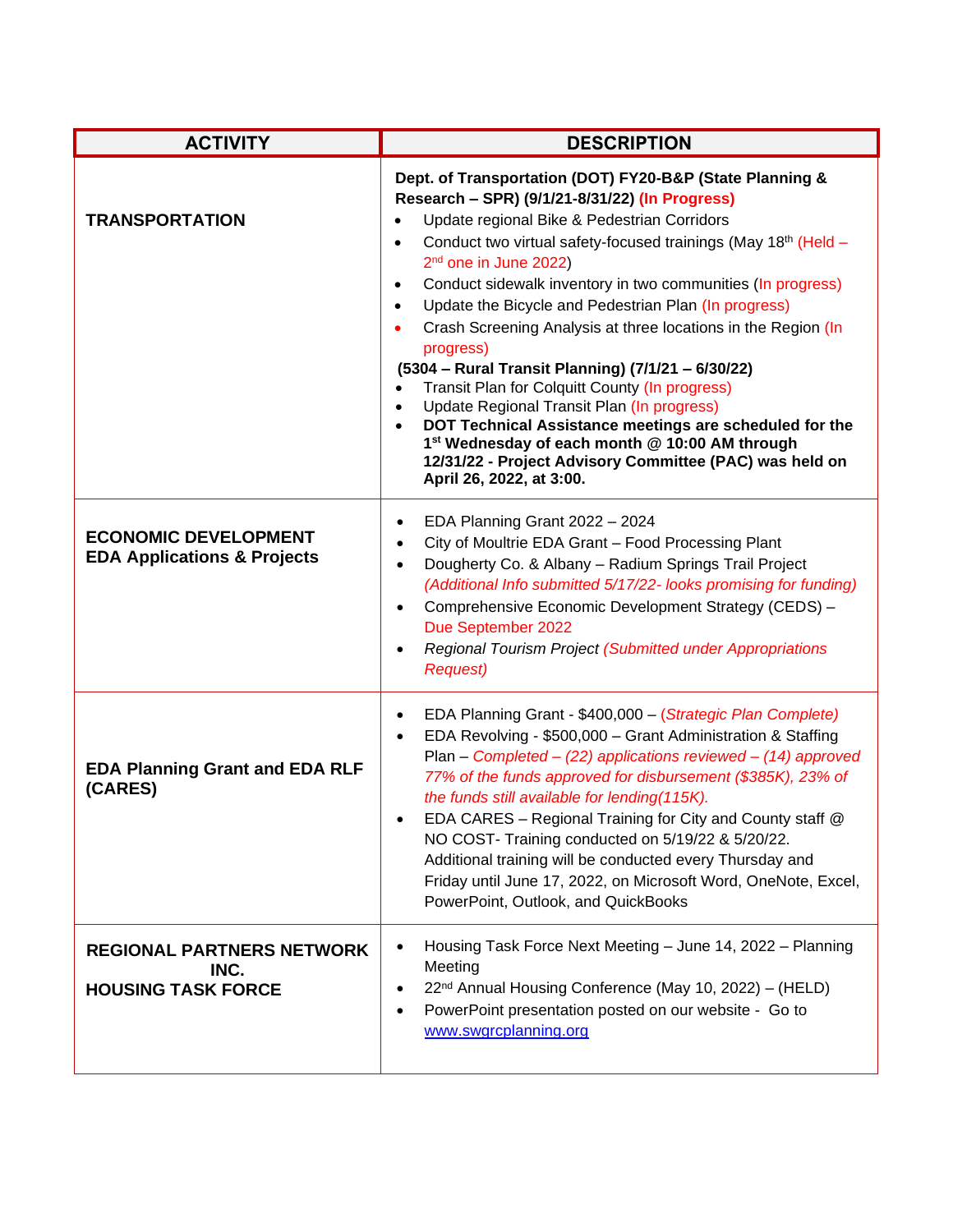| <b>BROWNFIELDS GRANT</b>             | A regional assessment that does not identify a specific site in              |
|--------------------------------------|------------------------------------------------------------------------------|
| <b>For Community-Wide Assessment</b> | the grant. We will spend the funds on any eligible site in the               |
| Grant - \$500,000                    | region that qualifies.AWARDED                                                |
| <b>STAFF TRAINING</b>                | DCA Roundtable - May 19, 2022 - Solid Waste Management<br>$\bullet$<br>Plans |

| <b>ACTIVITY</b>          | <b>DESCRIPTION</b>                                                                                                                                                                                                                                                                                                                                                                                                                                                                                                                                                                                                                                                                                                                                                                                                                                                                                                                                                                                                                                                                  |
|--------------------------|-------------------------------------------------------------------------------------------------------------------------------------------------------------------------------------------------------------------------------------------------------------------------------------------------------------------------------------------------------------------------------------------------------------------------------------------------------------------------------------------------------------------------------------------------------------------------------------------------------------------------------------------------------------------------------------------------------------------------------------------------------------------------------------------------------------------------------------------------------------------------------------------------------------------------------------------------------------------------------------------------------------------------------------------------------------------------------------|
| <b>General Contracts</b> | <b>Current Contracts:</b><br><b>Donalsonville Zoning Contract - 6K</b><br><b>Sylvester Housing Projects - 23K (4) projects-</b><br>Completed<br><b>Sylvester</b> – Update of Zoning Ordinances – 7.5K<br>Decatur County - Pre-Hazard Mitigation Plan - 15K<br>Calhoun County - Pre-Hazard Mitigation Plan - 15K<br>Seminole County - Pre-Hazard Mitigation Plan - 15K<br>Sylvester - Personnel Policies - 3K (Completed)<br>City of Sylvester - Pay and Classification Plan - 3.6K<br>City of Moultrie - Zoning Ordinance Update-<br>Completed-12K<br>Thomas County-Housing Assessment (Draft<br>Completed-7K<br>City of Albany - Opportunity Zone - 8.2K<br>City of Albany - Update of Urban Redev. Plan (Draft<br>Completed)-8K<br>Worth County - Pre-Hazard Mitigation Plan - 15K<br>Grady County - Pre-Hazard Mitigation Plan - 15K<br>City of Cairo - County Commission Training - 1,000<br><b>Contracts Underway:</b><br>Thomas County Pre-Hazard Mitigation Plan<br>$\bullet$<br>Terrell County Pre-Hazard Mitigation Plan<br>City of Arlington - County Commission Training |
|                          |                                                                                                                                                                                                                                                                                                                                                                                                                                                                                                                                                                                                                                                                                                                                                                                                                                                                                                                                                                                                                                                                                     |